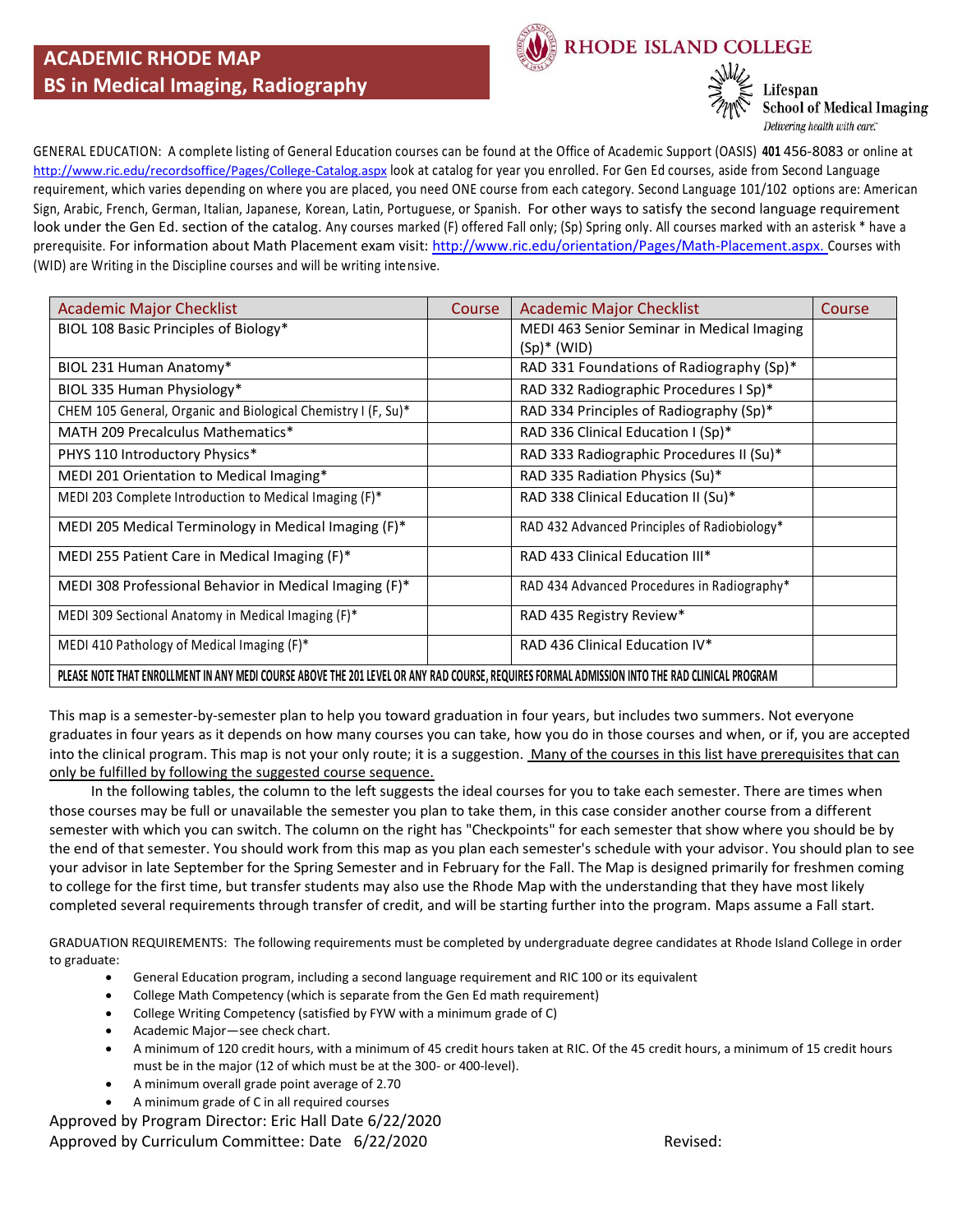

RHODE ISLAND COLLEGE

 $\frac{1}{2}$  Lifespan<br> $\frac{1}{2}$  Chool of Medical Imaging

| <b>SEMESTER 1</b>                                          | CR | SEMESTER 1 CHECKPOINTS √                                         |
|------------------------------------------------------------|----|------------------------------------------------------------------|
| First Year Writing (FYW 100) or First Year                 | 4  | FYW 100P is a 6-credit option. To decide which FYW to<br>□       |
| Seminar (FYS 100).                                         |    | take, see Directed Self-Placement test at                        |
|                                                            |    | www.ric.edu/firstyearwriting                                     |
| RIC 100 Introduction to Rhode Island College               | 1  | Exempt if taking COLL 101, COLL 150, or HONR 150<br>□            |
| CHEM 105 General, Organic and Biological                   | 4  | Math competency MUST be completed in order to take<br>□          |
| Chemistry I (F, SuI)* satisfies Gen Ed Natural             |    | ALL science courses or math placement exam. If not,              |
| Science (NS) Lecture and Lab.                              |    | will need to take MATH 010 this semester                         |
| BIOL 108 General Principles of Biology*                    | 4  | Prereq. is Math competency; Minimum grade of C<br>□              |
| Gen Ed--Second Lang 101 (based on placement, a course      | 4  | Language placement test with Dept. of Modern<br>□                |
| higher than 101/102 may be taken). If language requirement |    | Languages (optional)                                             |
| already satisfied: Any Gen Ed Distribution course.         |    | Complete Second Lang 101 (if needed)<br>□                        |
|                                                            |    | Aim for 16 earned credits (While 12 is fulltime, 16 credits<br>ப |
|                                                            |    | are preferred to stay on track to graduate in 4 years)           |
| Requirements and GPA                                       |    | Minimum 2.7 GPA<br>H                                             |
| # CREDITS EARNED                                           | 17 | Make appointment with advisor in Sept. to discuss your<br>□      |
|                                                            |    | schedule for next semester                                       |

| <b>SEMESTER 2</b>                                | CR. | SEMESTER 2 CHECKPOINTS √                                        |
|--------------------------------------------------|-----|-----------------------------------------------------------------|
| FYW 100 or FYS 100                               | 4   | Complete FYS and FYW, for FYW, grade C or better<br>$\Box$      |
| BIOL 231 Human Anatomy*                          | 4   | Prereq. BIOL 108 with C or better<br>□                          |
| MATH 209 Precalculus Mathematics* (Gen Ed. Math) | 4   | Prereq. MATH 120, or math placement exam; Gen Ed-<br>□          |
|                                                  |     | Math completed                                                  |
| Gen Ed--Second Lang 102* (if needed), or Gen Ed  | 4   | Complete Second Language 102* (if needed)                       |
|                                                  |     | Aim for minimum of 32 earned credits<br>П                       |
| Requirements and GPA                             |     | Minimum 2.7 GPA                                                 |
| # CREDITS EARNED                                 | 16  | Make appointment with advisor in Feb. to discuss your<br>$\Box$ |
|                                                  |     | schedule for next semester                                      |

| <b>SEMESTER 3</b>                                            | CR.       | SEMESTER 3 CHECKPOINTS √                                     |
|--------------------------------------------------------------|-----------|--------------------------------------------------------------|
| BIOL 335 Human Physiology * (Gen Ed. AQ/SR)                  | 4         | Preregs are BIOL 108 with grade of C or better, and<br>□     |
|                                                              |           | <b>BIOL 231</b>                                              |
| MEDI 201 Orientation to Medical Imaging*                     | 1         | Prereqs are BIOL 231 and MATH 209<br>□                       |
|                                                              |           | Need to complete RADT 201, BIOL 231, MATH 209 with<br>□      |
|                                                              |           | 47 credits prior to applying for RAD clinical program.       |
|                                                              |           | Complete TEAS Exam<br>□                                      |
| Gen Ed Distribution course from one of these GE              | 4         |                                                              |
| categories: Arts (A); Literature (L); History (H), or Social |           |                                                              |
| and Behavioral Sciences (SB).                                |           |                                                              |
| Gen Ed Distribution course from one of these GE              | $3 - 4$   |                                                              |
| categories: Arts (A); Literature (L); History (H), or Social |           |                                                              |
| and Behavioral Sciences (SB), or elective                    |           |                                                              |
|                                                              |           | $\Box$ Minimum of 2.7 GPA to apply for clinical program.     |
| Requirements and GPA                                         |           | If applying for RAD clinical program submit application<br>□ |
|                                                              |           | form, official transcripts, and essay to Lifespan School     |
|                                                              |           | of Medical Imaging by January 15. Aim for minimum of         |
|                                                              |           | 48 earned credits,                                           |
| # CREDITS EARNED                                             | $14 - 15$ | Make appointment with advisor in Sept. to discuss your<br>□  |
|                                                              |           | schedule for next semester                                   |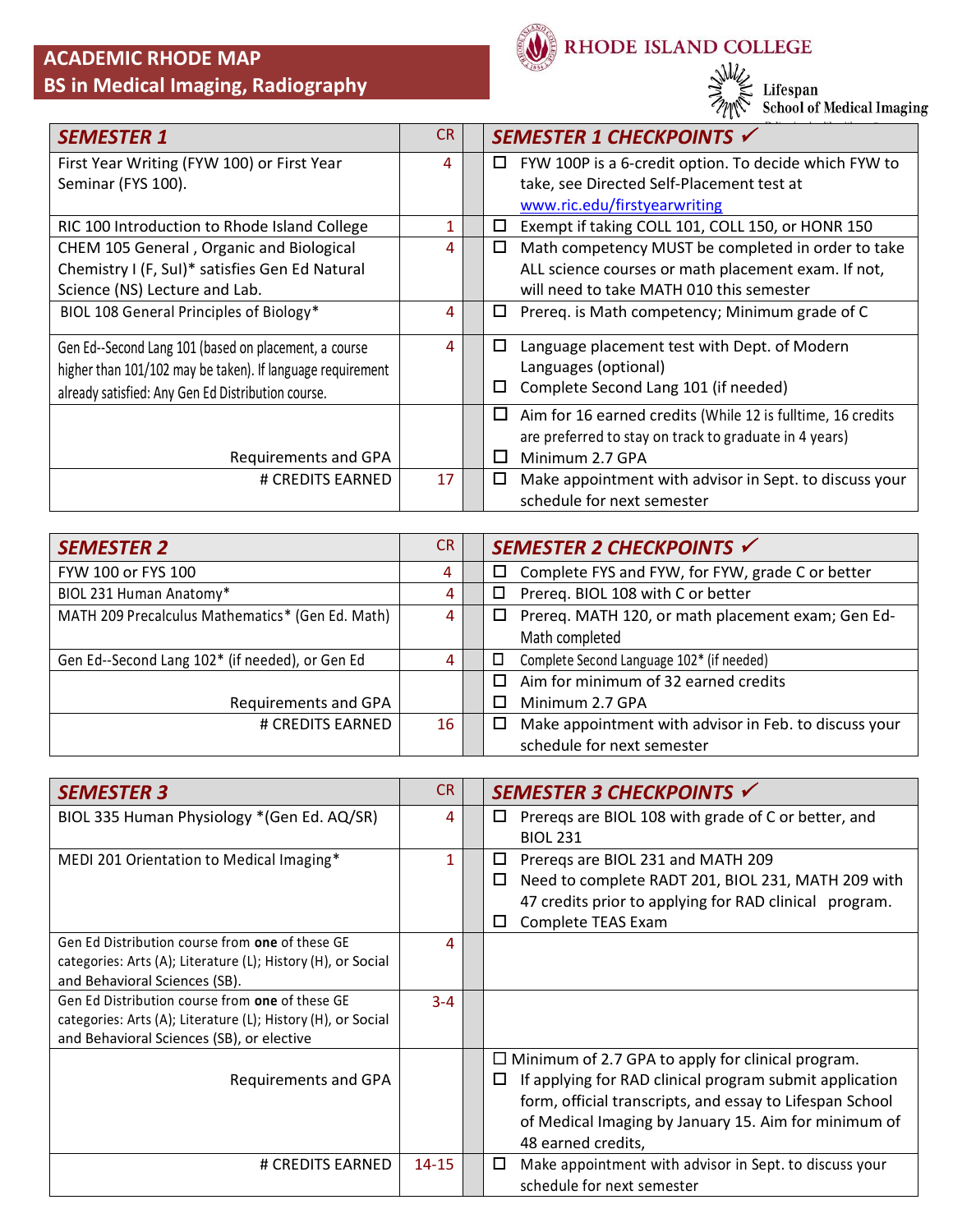

RHODE ISLAND COLLEGE



| <b>SEMESTER 4</b>                                | <b>CR</b> | SEMESTER 4 CHECKPOINTS √                                             |
|--------------------------------------------------|-----------|----------------------------------------------------------------------|
| PHYS 110 Introductory Physics*                   | 4         | Prereq. is MATH 120 or appropriate score on math placement exam<br>□ |
| Choose 1 Connections course (Gen Ed-C)*          | 4         | Preregs are 45 completed credits and FYW and FYS.<br>□               |
| Gen Ed Distribution course from one of these     | 4         |                                                                      |
| GE categories: Arts (A); Literature (L); History |           |                                                                      |
| (H), or Social and Behavioral Sciences (SB).     |           |                                                                      |
| Gen Ed Distribution course, or elective          | $3 - 4$   | All ten Gen Ed courses and second lang. req. completed<br>□          |
|                                                  |           | Prior to applying for RAD clinical program, complete all<br>□        |
|                                                  |           | pre-clinical required courses with a grade of C or better:           |
|                                                  |           | MEDI 201, BIOL 108, BIOL 231, BIOL 335, CHEM 105,                    |
|                                                  |           | MATH 209, and PHYS 110                                               |
|                                                  |           | Maintain 2.7 minimum GPA<br>□                                        |
|                                                  |           | If applying for a medical imaging clinical program,<br>□             |
|                                                  |           | consult with your advisor, write your essay, and submit              |
| Requirements and GPA                             |           | your application through MyRIC by May 15.                            |
| # CREDITS EARNED                                 | $15 - 16$ | Make appointment with advisor in Feb. to discuss your<br>□           |
|                                                  |           | schedule for next semester                                           |

| <b>SEMESTER 5 (Clinical Freshman Fall I)</b>                 | <b>CR</b> | SEMESTER 5 CHECKPOINTS √                                        |
|--------------------------------------------------------------|-----------|-----------------------------------------------------------------|
| MEDI 203 Complete Introduction to Medical<br>Imaging $(F)^*$ | 3         | Prereq. acceptance into a Medical Imaging clinical program<br>□ |
| MEDI 205 Medical Terminology in Medical Imaging<br>$(F)^*$   | 1         | □<br>Prereg. acceptance into a Medical Imaging clinical program |
| MEDI 255 Patient Care in Medical Imaging<br>Health $(F)^*$   | 3         | □<br>Prereq. acceptance into a Medical Imaging clinical program |
| MEDI 308 Professional Behavior in Medical Imaging<br>$(F)^*$ | 3         | □<br>Prereq. acceptance into a Medical Imaging clinical program |
| MEDI 309 Sectional Anatomy in Medical Imaging (F)*           | 3         | □<br>Prereq. acceptance into a Medical Imaging clinical program |
| Requirements and GPA                                         |           | □<br>Minimum grade of C in all clinical courses                 |
| # CREDITS EARNED                                             | 13        |                                                                 |

| <b>SEMESTER 6 (Clinical Freshman Spring I)</b> | CR. | SEMESTER 6 CHECKPOINTS √                                             |
|------------------------------------------------|-----|----------------------------------------------------------------------|
| RAD 331 Foundations of Radiography*            |     | Prereq. acceptance into a Medical Imaging clinical program<br>ப      |
| RAD 332 Radiographic Procedures I*             |     | Prereq. acceptance into a Medical Imaging clinical program<br>ப      |
| RAD 334 Principles of Radiography*             | 4   | Prereq. acceptance into a Medical Imaging clinical program<br>$\Box$ |
| RAD 336 Clinical Education I*                  | 3   | Prereq. acceptance into a Medical Imaging clinical program<br>ப      |
| Requirements and GPA                           |     | Minimum grade of C in all clinical courses<br>□                      |
| # CREDITS EARNED                               | 13  | Make appointment with advisor in Sept. to discuss your               |
|                                                |     | schedule for next semester                                           |